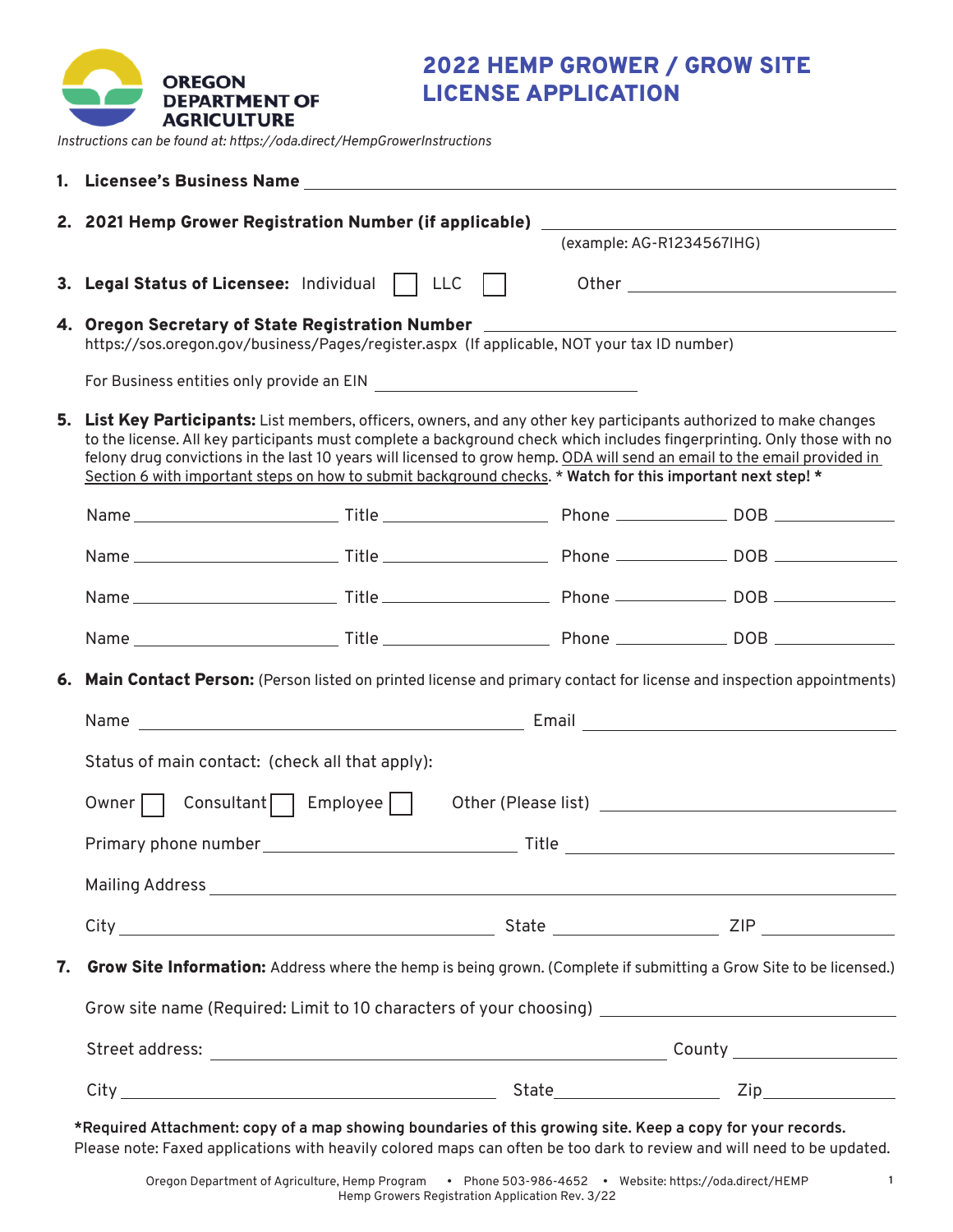8. Production Area Information: Hemp grow site location(s) at the Grow Site, list each production area separately. (Production Area names and other information provided must be used on all testing forms).

| Area 1. (location of Hemp on Grow Site property)<br>Provide Area Name (*Required: Limit to 10 Characters)                                                                                                                                                                                                                                                  |  |  |  |  |  |  |
|------------------------------------------------------------------------------------------------------------------------------------------------------------------------------------------------------------------------------------------------------------------------------------------------------------------------------------------------------------|--|--|--|--|--|--|
| Area: Field Number of acres _________ or Greenhouse/Indoor T Size<br>square feet                                                                                                                                                                                                                                                                           |  |  |  |  |  |  |
| Hemp Intended use (check all that apply):<br>Flower $\Box$ Fiber $\Box$ Biomass $\Box$                                                                                                                                                                                                                                                                     |  |  |  |  |  |  |
| Hemp seed: self-use $\Box$ or Other $\Box$ Propagation: self-use $\Box$ or Other $\Box$                                                                                                                                                                                                                                                                    |  |  |  |  |  |  |
| How many harvests are planned for this area in 2022? ___________________________                                                                                                                                                                                                                                                                           |  |  |  |  |  |  |
| <b>Location of Area 1 on property</b>                                                                                                                                                                                                                                                                                                                      |  |  |  |  |  |  |
| Latitude Longitude Longitude<br>List Global Positioning System (GPS) coordinates (In Decimal: e.g. 44.123456, -123.123456)<br>*Required Attachment: copy of a map showing boundaries of this area. Keep a copy for your records.<br>Please note: Faxed applications with heavily colored maps can often be too dark to review and will need to be updated. |  |  |  |  |  |  |
| Area 2. (location of Hemp on Grow Site property)<br>Provide Area Name (*Required: Limit to 10 Characters)                                                                                                                                                                                                                                                  |  |  |  |  |  |  |
| square feet                                                                                                                                                                                                                                                                                                                                                |  |  |  |  |  |  |
| Hemp Intended use (check all that apply):<br>Flower $\Box$ Fiber $\Box$ Biomass $\Box$                                                                                                                                                                                                                                                                     |  |  |  |  |  |  |
| Hemp seed: self-use $\Box$ or Other $\Box$<br>Propagation: self-use $\Box$ or Other $\Box$                                                                                                                                                                                                                                                                 |  |  |  |  |  |  |
| How many harvests are planned for this area in 2022? ___________________________                                                                                                                                                                                                                                                                           |  |  |  |  |  |  |
| <b>Location of Area 2 on property</b>                                                                                                                                                                                                                                                                                                                      |  |  |  |  |  |  |
|                                                                                                                                                                                                                                                                                                                                                            |  |  |  |  |  |  |

List Global Positioning System (GPS) coordinates (In Decimal: e.g. 44.123456, -123.123456)

**\*Required Attachment: copy of a [map showing boundaries](https://geo.maps.arcgis.com/apps/webappviewer/index.html?id=7beca1a570c24ad6bfbb906fafb0d3b9) of this area. Keep a copy for your records.**

Please note: Faxed applications with heavily colored maps can often be too dark to review and will need to be updated.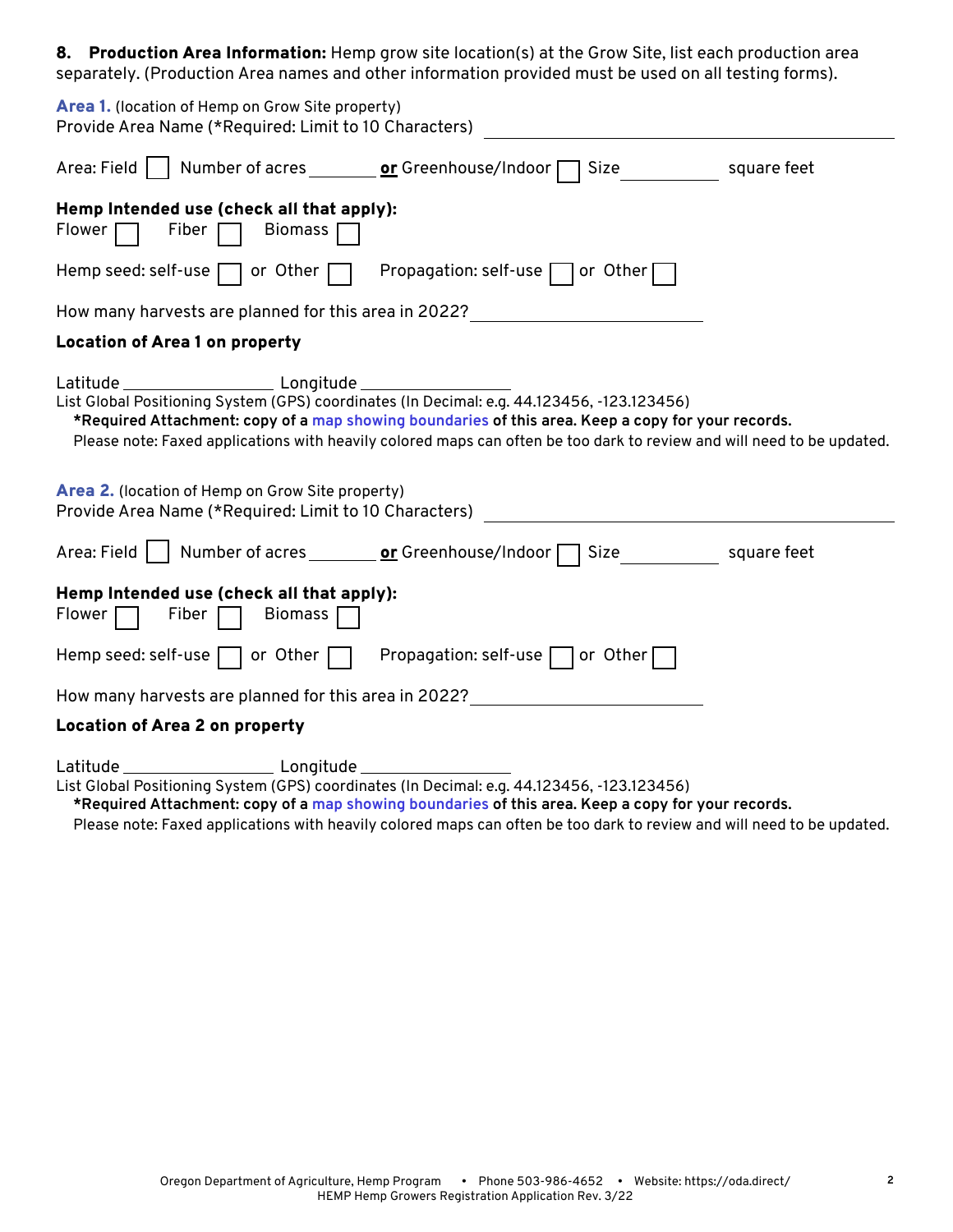| <b>Area 3.</b> (location of Hemp on Grow Site property)<br>Provide Area Name (*Required: Limit to 10 Characters)                                                                                                                                                                                                           |             |
|----------------------------------------------------------------------------------------------------------------------------------------------------------------------------------------------------------------------------------------------------------------------------------------------------------------------------|-------------|
| Area: Field │ │ Number of acres ________ or Greenhouse/Indoor ┌ ┐ Size                                                                                                                                                                                                                                                     | square feet |
| Hemp Intended use (check all that apply):<br>Flower $\Box$<br>Fiber $\Box$<br>Biomass $\Box$                                                                                                                                                                                                                               |             |
| Hemp seed: self-use $\Box$ or Other $\Box$ Propagation: self-use $\Box$ or Other $\Box$                                                                                                                                                                                                                                    |             |
| How many harvests are planned for this area in 2022?                                                                                                                                                                                                                                                                       |             |
| <b>Location of Area 3 on property</b>                                                                                                                                                                                                                                                                                      |             |
| List Global Positioning System (GPS) coordinates (In Decimal: e.g. 44.123456, -123.123456)<br>*Required Attachment: copy of a map showing boundaries of this area. Keep a copy for your records.<br>Please note: Faxed applications with heavily colored maps can often be too dark to review and will need to be updated. |             |
| 9. Are you are storing or drying your own hemp produced at another location? Please provide address<br>Yes $  \cdot  $<br>$\mathsf{No}$     (If you are commercially drying for others, you will be required to have a<br>Handlers Registration). If yes, provide hemp storage address:                                    |             |
|                                                                                                                                                                                                                                                                                                                            |             |
| City                                                                                                                                                                                                                                                                                                                       |             |
| 10. End of the Year Hemp Crop Report (Do not leave blank)<br>If you grew hemp in 2021, please provide the following information:                                                                                                                                                                                           |             |
| Acres or square feet harvested: The Pounds of hemp harvested:                                                                                                                                                                                                                                                              |             |
| or Check box if you did not grow hemp in 2021 $\vert \ \vert$                                                                                                                                                                                                                                                              |             |

If you will be using a water right, please include the permit or certificate number: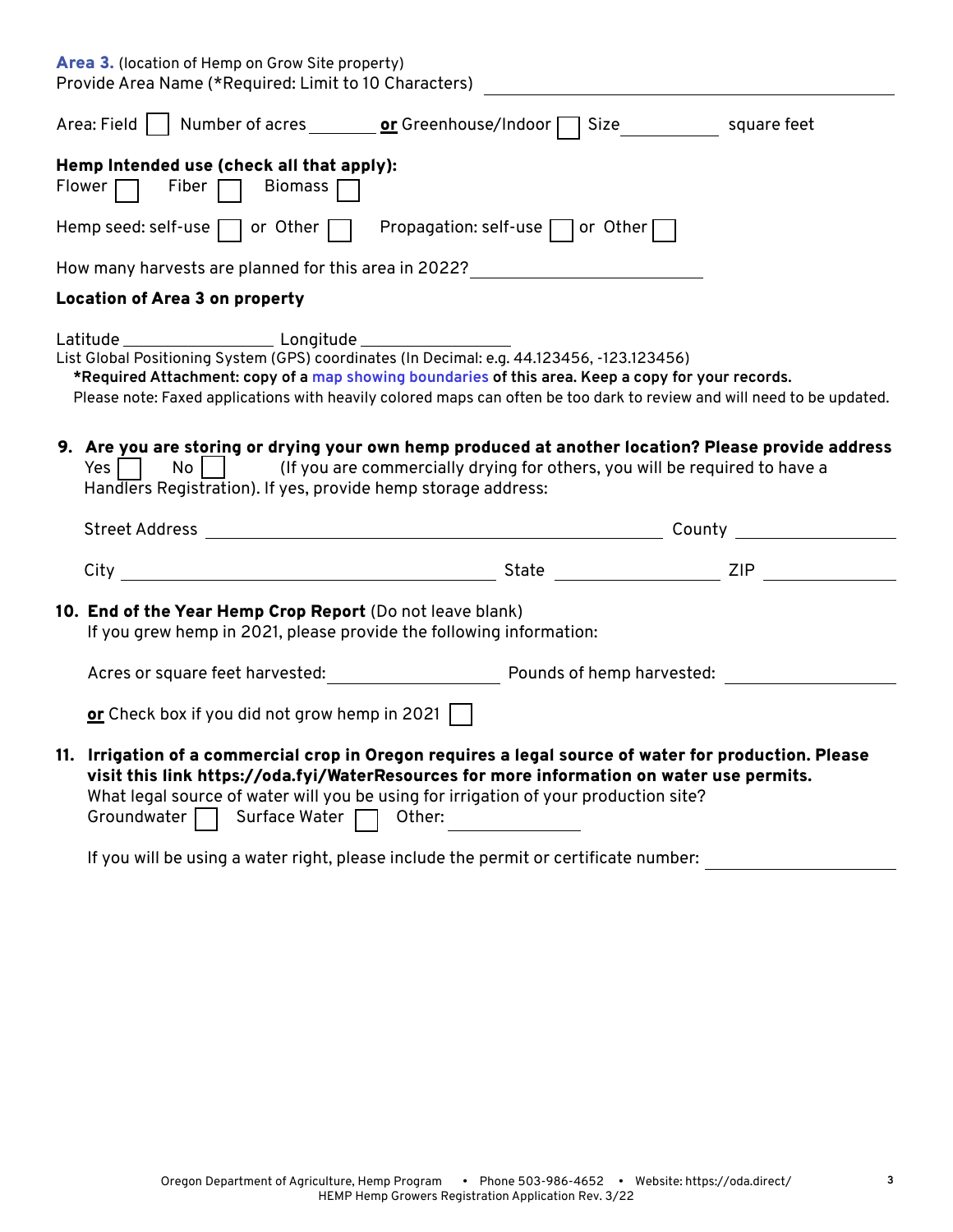## 12. Signature and Acknowledgment:

Applicant for registration acknowledges and agrees that:

- The information provided is true and correct, applicant's signature is proof of that fact;
- Criminal Background checks will be mandatory for all key participants (No felony convictions related to controlled substances within the last ten (10) years) before applications can be considered for approval.
- Information provided to the Department may be publicly disclosed and may be provided to law enforcement agencies without notice to the applicant;
- The Department may enter any field, facility or greenhouse used for production or handling of hemp or agricultural hemp seed and may take samples and test for total THC concentration of the crop, including agricultural hemp seed, as necessary for the administration of the hemp laws;
- All fees lawfully due to the Department must be timely paid;
- If using irrigation water, applicant has or will obtain the appropriate water use permit. Information concerning water use permits can be found at https://oda.fyi/WaterUsePermits;
- If leasing land for hemp production or processing, applicant obtained permission from the land owner prior to applying to grow or process hemp;
- Growers must ensure an authorized laboratory conducts pre-harvest testing for total THC in accordance with OAR 603-048-0600 for each production area before harvest.
- Growers and handlers must meet all laws and regulations pertaining to hemp growers and handlers including ORS 571.260 to 571.348 and OAR Chapter 603, Division 48.
- All production, storing, processing, handling, packaging, labeling, marketing, and selling of agricultural hemp seed must meet all applicable seed laws. Seed laws include ORS 633.500 through 633.996 and seed regulations found in OAR 603-056-0490.
- Individuals must be licensed with the Department as a hemp grower before growing hemp, as required by Oregon Administrative Rule.
- All records associated with your hemp business will be maintained for no less than three (3) years after the total disposition of each harvest lot.

I (print your name) agree to general conditions that in addition to meeting all laws and regulations pertaining to hemp growers and handlers, ORS 571.260 to 571.348 and OAR Chapter 603, Division 48, all production, storing, processing, handling, packaging, labeling, marketing and selling of agricultural hemp seed must meet all applicable seed laws. Regulations as specified in ORS 633.500 through 633.996 and seed regulations OAR 603-056-0490. By signature below I attest that the information in this application form is true, correct, and the above requirements are understood.

Signature **Date**